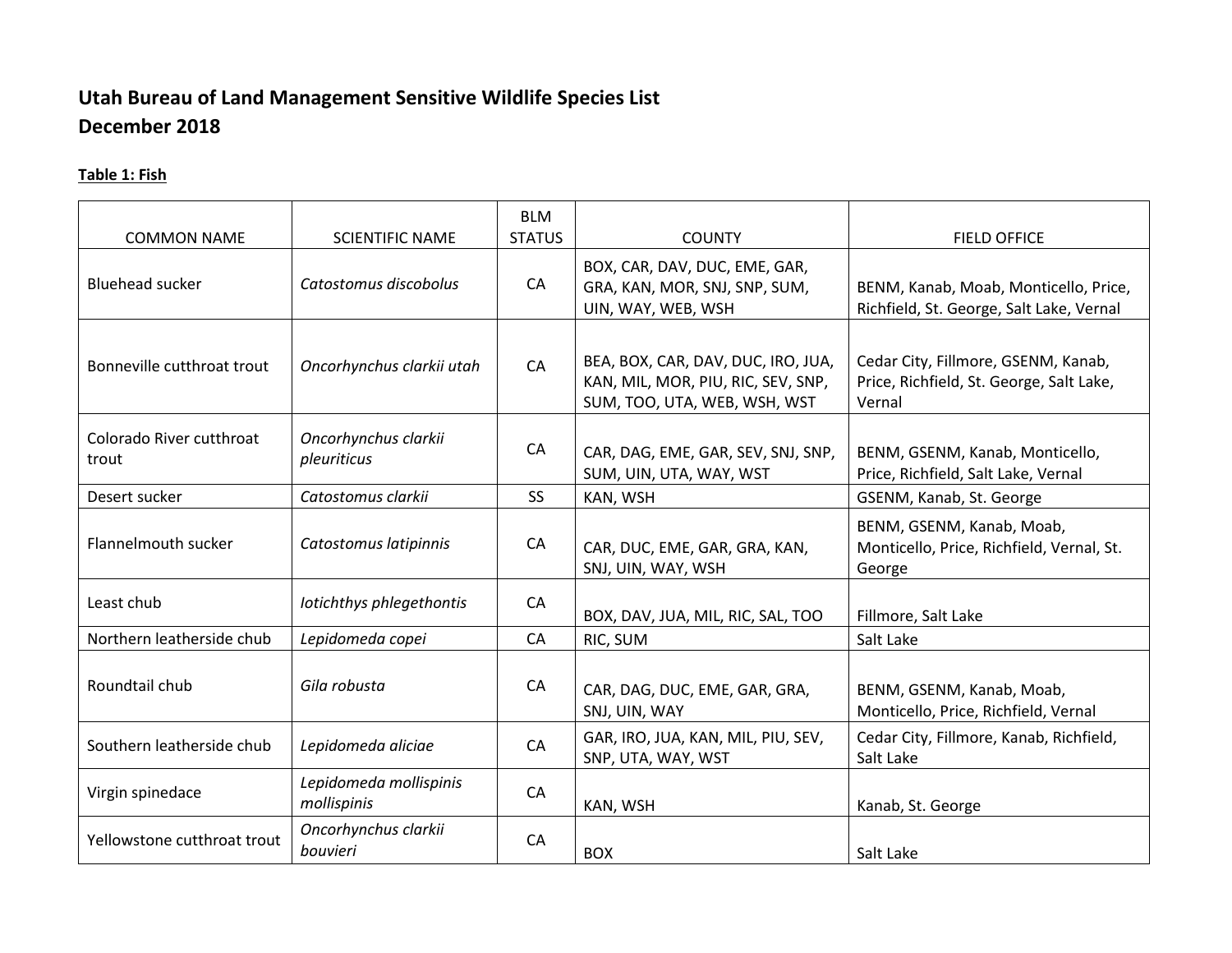### **Table 2: Amphibians**

| <b>COMMON NAME</b>       | <b>SCIENTIFIC NAME</b> | <b>BLM</b><br><b>STATUS</b> | <b>COUNTY</b>                                                                                       | <b>FIELD OFFICE</b>                                              |
|--------------------------|------------------------|-----------------------------|-----------------------------------------------------------------------------------------------------|------------------------------------------------------------------|
| Arizona toad             | Anaxyrus microscaphus  | SS                          | GAR, IRO, KAN, WSH                                                                                  | Cedar City, GSENM, Kanab, St. George                             |
| Columbia spotted frog    | Rana luteiventris      | CA                          | JUA, MIL, SAL, SUM, TOO, UTA,<br>WEB, WST                                                           | Fillmore, Salt Lake                                              |
| <b>Great Plains toad</b> | Anaxyrus cognatus      | <b>SS</b>                   | DUC, EME, GRA, SNJ, UIN                                                                             | BENM, Moab, Monticello, Price, Vernal                            |
| Western (boreal) toad    | Anaxyrus boreas        | <b>SS</b>                   | BOX, CAC, DUC, EME, GAR,<br>KAN, MOR, PIU, RIC, SAL, SEV,<br>SUM, UIN, UTA, WAY, WSH,<br><b>WST</b> | GSENM, Kanab, Price, Richfield, St. George,<br>Salt Lake, Vernal |

### **Table 3: Reptiles**

| <b>COMMON NAME</b>   | <b>SCIENTIFIC NAME</b>  | <b>BLM</b><br><b>STATUS</b> | <b>COUNTY</b>                                       | <b>FIELD OFFICE</b>                           |
|----------------------|-------------------------|-----------------------------|-----------------------------------------------------|-----------------------------------------------|
| Common chuckwalla    | Sauromalus ater         | <b>SS</b>                   | KAN, WSH                                            | GSENM, Kanab, St. George                      |
| Cornsnake            | Elaphe guttata          | <b>SS</b>                   | EME, GRA, SNJ, UIN                                  | BENM, Moab, Monticello, Price, Vernal         |
| Desert iguana        | Dipsosaurus dorsalis    | <b>SS</b>                   | <b>WSH</b>                                          | St. George                                    |
| Desert night lizard  | Xantusia vigilis        | SS                          | KAN, SNJ, WSH                                       | BENM, GSENM, Kanab, Monticello, St.<br>George |
| Gila monster         | Heloderma suspectum     | SS.                         | <b>WSH</b>                                          | St. George                                    |
| Mojave rattlesnake   | Crotalus scutulatus     | SS.                         | <b>WSH</b>                                          | St. George                                    |
| Sidewinder           | Crotalus cerastes       | SS.                         | <b>WSH</b>                                          | St. George                                    |
| Smooth Green snake   | Opheodrys vernalis      | <b>SS</b>                   | DUC, DAG, GRA, SAL, SNJ, SUM, UIN,<br>UTA, WEB, WST | BENM, Moab, Monticello, Salt Lake,<br>Vernal  |
| Speckled rattlesnake | Crotalus mitchellii     | SS.                         | <b>WSH</b>                                          | St. George                                    |
| Western banded gecko | Coleonyx variegatus     | SS.                         | <b>WSH</b>                                          | St. George                                    |
| Western threadsnake  | Leptotyphlops humilis   | <b>SS</b>                   | <b>WSH</b>                                          | St. George                                    |
| Zebra-tailed lizard  | Callisaurus draconoides | SS                          | <b>WSH</b>                                          | St. George                                    |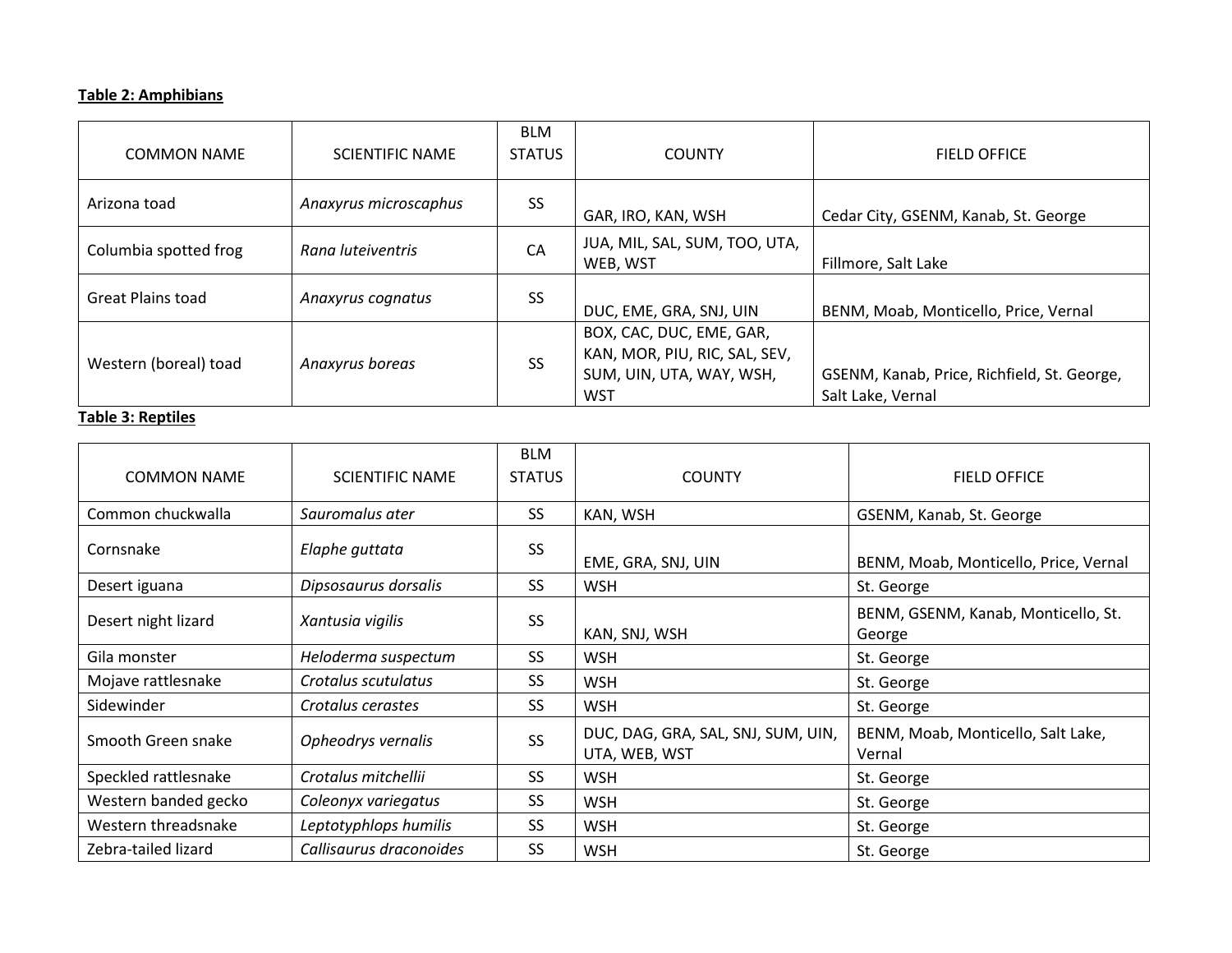### **Table 4: Birds**

| <b>COMMON NAME</b>                | <b>SCIENTIFIC NAME</b>                  | <b>BLM</b><br><b>STATUS</b> | <b>COUNTY</b>                                                                                                              | <b>FIELD OFFICE</b>                                                                                                |
|-----------------------------------|-----------------------------------------|-----------------------------|----------------------------------------------------------------------------------------------------------------------------|--------------------------------------------------------------------------------------------------------------------|
| American Three-toed<br>woodpecker | Picoides dorsalis                       | SS <sub>1</sub>             | BEA, DAG, DUC, EME, GAR, GRA,<br>IRO, PIU, RIC, SAL, SEV, SNJ, SNP,<br>SUM, UTA, WSH                                       | BENM, Cedar City, Fillmore, GSENM, Kanab,<br>Moab, Price, Richfield, St. George, Salt<br>Lake, Vernal              |
| American white pelican            | Pelecanus erythrorhynchos               | <b>SS</b>                   |                                                                                                                            | Salt Lake                                                                                                          |
| <b>Bald eagle</b>                 | Haliaeetus leucocephalus                | SS <sub>1</sub>             | BEA, BOX, CAC, CAR, DAG, DUC,<br>EME, GAR, GRA, IRO, JUA, KAN,<br>MOR, SAL, SNJ, SNP, UIN, WAY,<br>WEB, WSH, WST           | BENM, Cedar City, Fillmore, GSENM, Kanab,<br>Moab, Monticello, Price, Richfield, St.<br>George, Salt Lake, Vernal, |
| <b>Black swift</b>                | Cypseloides niger                       | SS                          | DUC, GAR, IRO, KAN, PIU, SAL,<br>SEV, SNP, UIN, UTA, WSH                                                                   | GSENM, Kanab, Richfield, St. George, Salt<br>Lake, Vernal                                                          |
| <b>Bobolink</b>                   | Dolichonyx oryzivorous                  | SS                          | BOX, CAC, DAV, DUC, GAG, JUA,<br>MOR, RIC, SAL, SNJ, SUM, TOO,<br>UTA, WAY, WEB, WSH, WST                                  | BENM, Fillmore, Monticello, St. George,<br>Salt Lake, Vernal                                                       |
| <b>Burrowing owl</b>              | Athene cunicularia                      | SS                          | BEA, BOX, CAC, CAR, DAV, DUC,<br>EME, GAR, GRA, IRO, JUA, KAN,<br>MIL, RIC, SAL, SNJ, SNP, SEV,<br>TOO, UIN, UTA, WAY, WSH | BENM, Cedar City, Fillmore, GSENM, Kanab,<br>Moab, Monticello, Price, Richfield, St.<br>George, Salt Lake, Vernal  |
| Columbian Sharp-tailed<br>grouse  | Tympanuchus phasianellus<br>columbianus | SS                          | BOX, CAC, DAG, MOR, UIN, WEB                                                                                               | Salt Lake, Vernal                                                                                                  |
| Ferruginous hawk                  | <b>Buteo regalis</b>                    | SS                          | BEA, BOX, CAC, CAR, DUC, GAR,<br>GRA, IRO, JUA, KAN, MIL, PIU,<br>RIC, SAL, SNJ, SNP, TOO, UIN,<br>UTA, WAY, WEB, WSH      | BENM, Cedar City, Fillmore, GSENM, Kanab,<br>Moab, Monticello, Price, Richfield, St.<br>George, Salt Lake, Vernal  |
| Golden eagle                      | Aquila chrysaetos                       | <b>SS</b>                   | All                                                                                                                        | All                                                                                                                |
| Grasshopper sparrow               | Ammodramus<br>savannarum                | <b>SS</b>                   | SUM, SEV, SNP, UIN, WAY, WSH,<br><b>WST</b>                                                                                | Richfield, St. George, Salt Lake, Vernal                                                                           |
| Greater sage-grouse               | Centrocercus urophasianus               | SS <sub>1</sub>             | BEA, BOX, CAC, CAR, DAG, DUC,<br>EME, GAR, IRO, JUA, KAN, MIL,<br>MOR, PIU, RIC, SEV, SNJ, SNP,                            | Cedar City, Fillmore, GSENM, Kanab, Price,<br>Richfield, Salt Lake, Vernal                                         |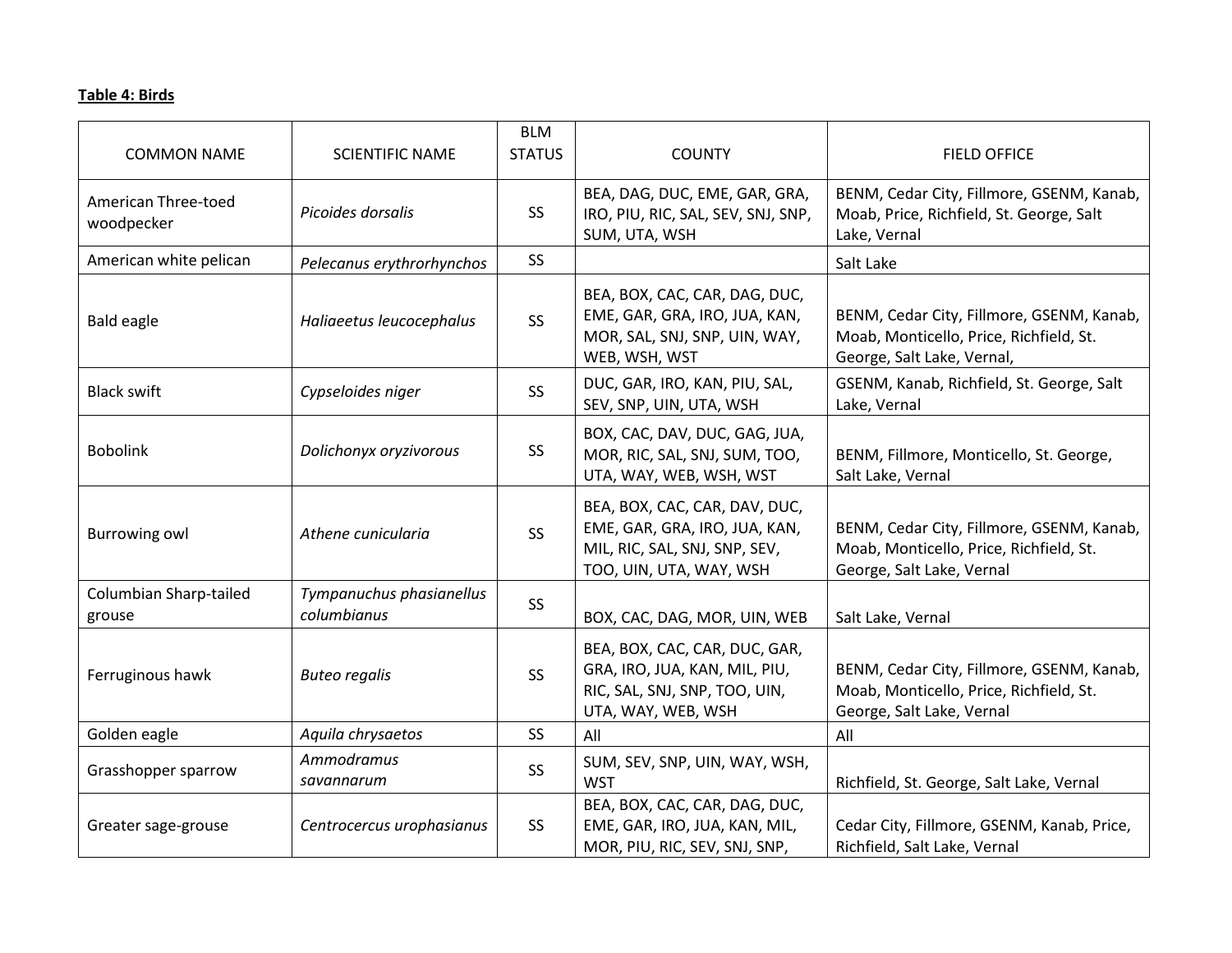| <b>COMMON NAME</b>     | <b>SCIENTIFIC NAME</b> | <b>BLM</b><br><b>STATUS</b> | <b>COUNTY</b>                                                                                                              | <b>FIELD OFFICE</b>                                                                                               |
|------------------------|------------------------|-----------------------------|----------------------------------------------------------------------------------------------------------------------------|-------------------------------------------------------------------------------------------------------------------|
|                        |                        |                             | SUM, TOO, UIN, UTA, WAY, WEB,<br><b>WST</b>                                                                                |                                                                                                                   |
| Lewis's woodpecker     | Melanerpes lewis       | <b>SS</b>                   | BOX, DAG, DAV, DUC, GRA, IRO,<br>JUA, KAN, RIC, SEV, SNJ, SNP,<br>TOO, UIN, UTA, WAY, WEB, WSH,<br><b>WST</b>              | BENM, Cedar City, Fillmore, GSENM, Kanab,<br>Moab, Monticello, Price, Richfield, St.<br>George, Salt Lake, Vernal |
| Long-billed curlew     | Numenius americanus    | <b>SS</b>                   | BEA, BOX, CAR, DAV, DUC, EME,<br>GAR, IRO, JUA, KAN, MIL, PIU,<br>SEV, SNJ, SNP, SUM, TOO, UIN,<br>UTA, WAY, WEB, WSH, WST | BENM, Cedar City, Fillmore, GSENM, Kanab,<br>Monticello, Price, Richfield, St. George, Salt<br>Lake, Vernal       |
| <b>Mountain Plover</b> | Charadrius montanus    | SS <sub>1</sub>             | DUC, GRA, UIN, WEB, WSH                                                                                                    | St. George, Salt Lake, Vernal                                                                                     |
| Northern goshawk       | Accipiter gentilis     | CA                          | BEA, BOX, CAC, CAR, DAG, DUC,<br>EME, GAR, GRA, IRO, KAN, PIU,<br>SAL, SEV, SNJ, SNP, SUM, UIN,<br>UTA, WAY, WSH, WST      | BENM, Cedar City, GSENM, Kanab,<br>Monticello, Price, Richfield, St. George, Salt<br>Lake, Vernal                 |
| Short-eared owl        | Asio flammeus          | <b>SS</b>                   | BEA, BOX, CAC, DAG, DUC, GAR,<br>IRO, JUA, MIL, SEV, SNJ, SNP,<br>TOO, UIN, WAY, WSH                                       | BENM, Cedar City, Fillmore, St. George, Salt<br>Lake, Richfield                                                   |
| Snowy plover           | Charadrius nivosus     | $SS^*$                      | BOX, CAC, DAV, GRA, JUA, MIL,<br>SAL, SUM, TOO, UIN, UTA, WEB,<br><b>WSH</b>                                               | Fillmore, St. George, Salt lake, Vernal                                                                           |

#### **Table 5: Mollusks**

| <b>COMMON NAME</b>    | <b>SCIENTIFIC NAME</b>    | <b>BLM</b><br><b>STATUS</b> | <b>COUNTY</b>                     | <b>FIELD OFFICE</b>           |
|-----------------------|---------------------------|-----------------------------|-----------------------------------|-------------------------------|
| Bifid duct pyrg       | Pyrgulopsis peculiaris    | СA                          | MIL                               | Fillmore                      |
| California floater    | Anodonta californiensis   | CA                          | BOX, CAC, JUA, MIL, PIU, RIC, TOO | Fillmore Richfield, Salt Lake |
| Cloaked physa         | Physa megalochlamys       | CA                          | MIL                               | Fillmore                      |
| Eureka mountainsnail  | Oreohelix eurekensis      | CA                          | JUA, UTA                          | Fillmore, Salt Lake           |
| Fat-whorled pondsnail | Stagnicola bonnevillensis | CA                          | <b>BOX</b>                        | Salt Lake                     |
| Hamlin Valley pyrg    | Pyrgulopsis hamlinensis   | CA                          | <b>BEA</b>                        | Cedar City                    |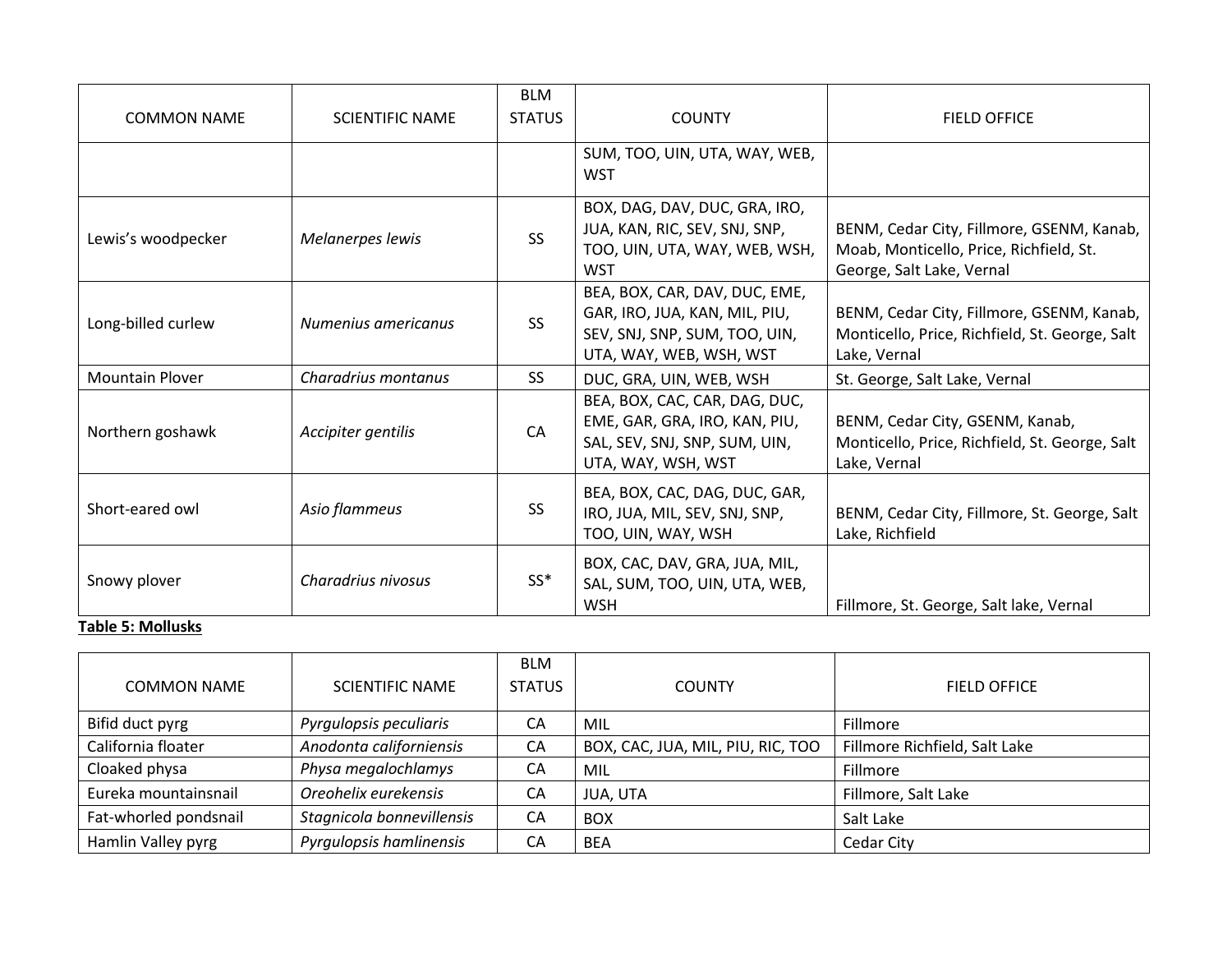| <b>COMMON NAME</b>        | <b>SCIENTIFIC NAME</b> | <b>BLM</b><br><b>STATUS</b> | <b>COUNTY</b>           | <b>FIELD OFFICE</b>            |
|---------------------------|------------------------|-----------------------------|-------------------------|--------------------------------|
| Longitudinal gland pyrg   | Pyrgulopsis anguina    | СA                          | MIL                     | Fillmore                       |
| Lyrate mountainsnail      | Oreohelix haydeni      | СA                          | <b>MOR</b>              | Salt Lake                      |
| Northwest Bonneville pyrg | Pyrgulopsis variegata  | CA                          | BOX, TOO                | Salt Lake                      |
| Southern Bonneville pyrg  | Pyrgulopsis transversa | СA                          | <b>UTA</b>              | Salt Lake                      |
| Sub-globose snake pyrg    | Pyrgulopsis saxatilis  | СA                          | MIL                     | Fillmore                       |
| Utah physa                | Physella utaensis      | CA                          | BOX, JUA, PIU, TOO, UTA | Fillmore, Richfield, Salt Lake |

#### **Table 6: Insects**

| <b>COMMON NAME</b>                    | <b>SCIENTIFIC NAME</b>     | <b>BLM</b><br><b>STATUS</b> | <b>COUNTY</b> | <b>FIELD OFFICE</b> |
|---------------------------------------|----------------------------|-----------------------------|---------------|---------------------|
| Coral Pink Sand Dunes Tiger<br>Beetle | Cicindela albissima        | CA                          | <b>KAN</b>    | Kanab               |
| <b>Monarch Butterfly</b>              | Danaus plexippus           | $SS*$                       | Statewide     | All                 |
| Western Bumble Bee                    | <b>Bombus occidentalis</b> | $SS*$                       | Statewide     | All                 |

#### **Table 7: Mammals**

| <b>COMMON NAME</b>    | <b>SCIENTIFIC NAME</b>        | <b>BLM</b><br><b>STATUS</b> | <b>COUNTY</b>                                                                | <b>FIELD OFFICE</b>                                                                                        |
|-----------------------|-------------------------------|-----------------------------|------------------------------------------------------------------------------|------------------------------------------------------------------------------------------------------------|
| Allen's big-eared bat | Idionycteris phyllotis        | SS                          | BEA, GAR, GRA, IRO, KAN, SNJ,<br>TOO, WAY, WSH                               | BENM, Cedar City, GSENM, Kanab, Moab,<br>Monticello, Richfield, St. George, Salt Lake                      |
| Big free-tailed bat   | Nyctinomops macrotis          | <b>SS</b>                   | BEA, DUC, GAR, GRA, KAN, MIL,<br>SEV, SNJ, SNP, UIN, UTA, WAY,<br><b>WSH</b> | BENM, Cedar City, Fillmore, GSENM, Kanab,<br>Moab, Monticello, Richfield, Salt Lake, St.<br>George, Vernal |
| Dark kangaroo mouse   | Microdipodops<br>megacephalus | SS                          | BEA, BOX, IRO, JUA, MIL, SNJ,<br>TOO                                         | Cedar City, Fillmore, Monticello, Salt Lake                                                                |